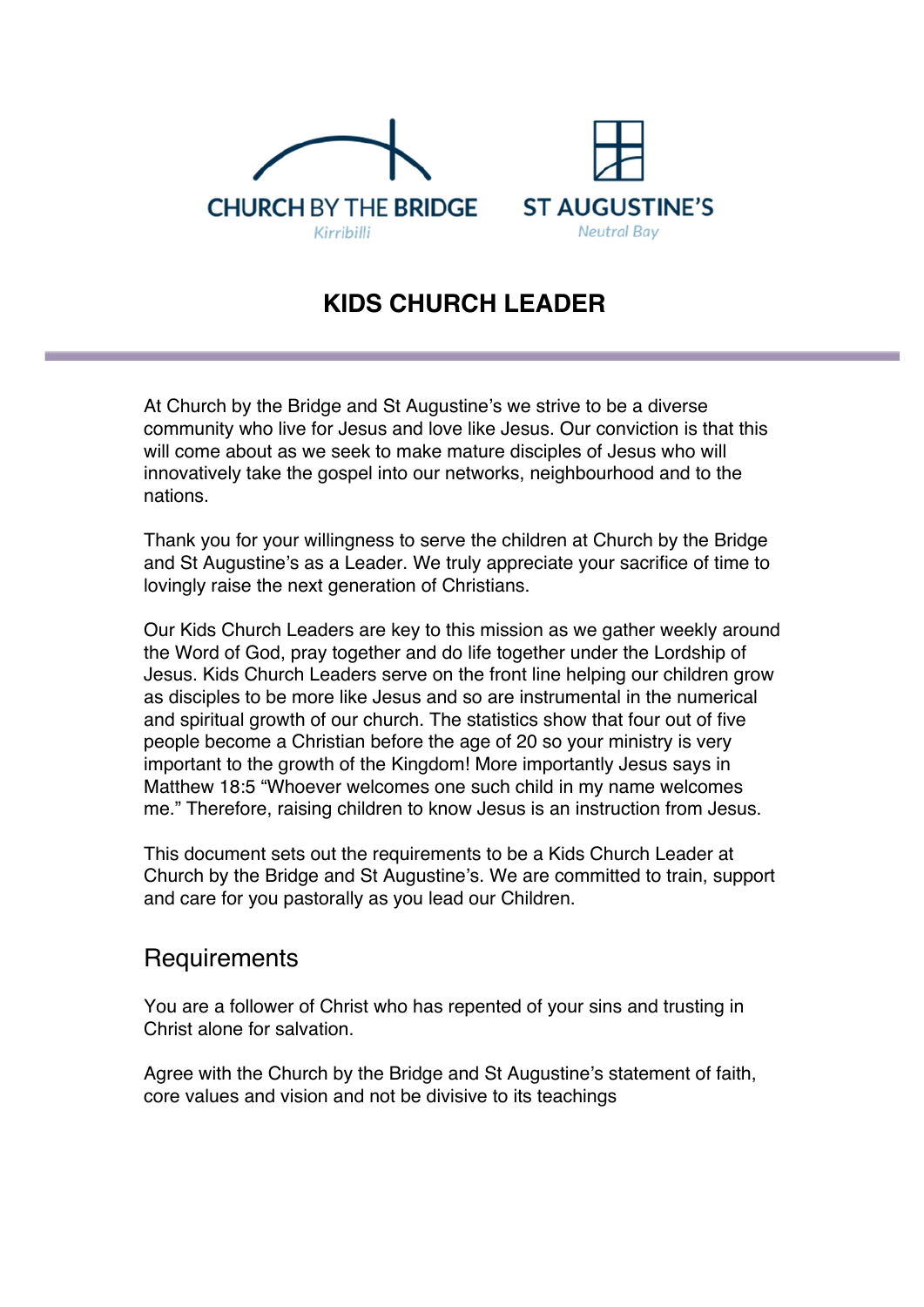Our leaders at Church by the Bridge and St Augustine's will also commit to pursuing Godly leadership in the following ways:

### **CHARACTER**

- 1. Pursue a life of godliness through personal bible reading and prayer;
- 2. Strive to be holy and blameless in thought, speech and action, knowing that what others do not see is as important as what they do see. This will include pursuing and modelling purity in all relationships, rejecting opportunities to gossip or slander, striving for self-control, not being given to drunkenness or pursuing dishonest gain, striving for peace (1 Tim 3). Acknowledge any major failings in godliness to your congregational pastor;
- 3. Support the work of Church by the Bridge by regularly and punctually attending your weekend gathering and prayer meetings, giving generously, serving at your gathering and support other events as able;
- 4. Joyfully submit to your leaders as those who are keeping watch over, and will have to give an account for your soul (Heb 13:17); and
- 5. Seek to pursue reconciliation when conflict or division occurs.

## **CONVICTION**

Leaders at Church by the Bridge or St Augustine's are expected to uphold the following convictions

- 1. Uniqueness and supremacy of Christ
- 2. Seriousness of sin
- 3. Penal substitution of Christ's death
- 4. Justification of believers by grace alone
- 5. Sovereignty of God the Father
- 6. Regeneration by Holy Spirit
- 7. Reality of God's coming judgment
- 8. Ongoing work of sanctification by Holy Spirit
- 9. Priority of evangelism
- 10.Authority of Scripture
- 11.Centrality of Bible teaching
- 12.Importance of local church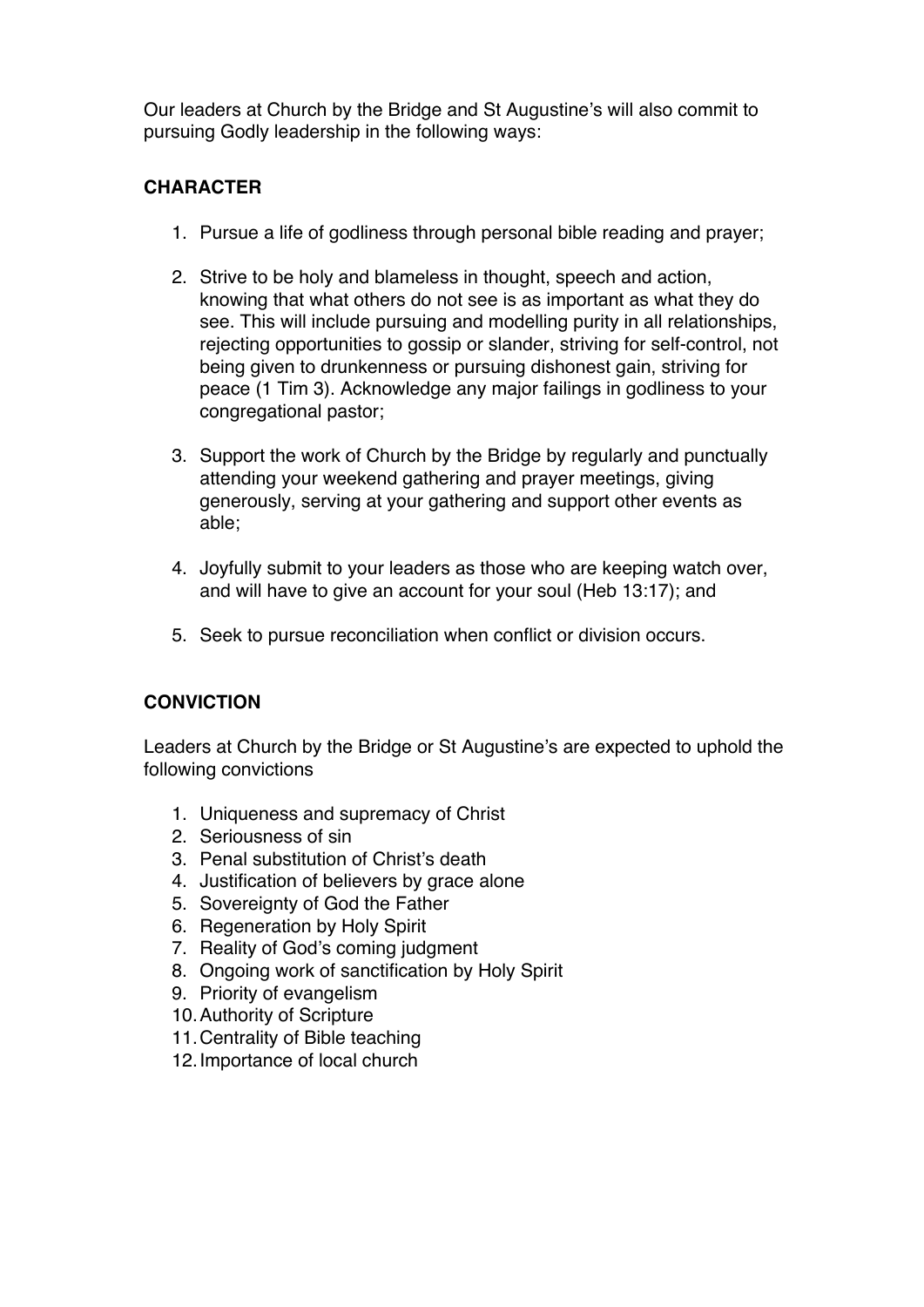## **COMPETENCE**

It is a requirement that all our Kids Church Leaders are mature Christians and committed to this ministry. Kids Church Leaders will:

- 1. Teach God's word in your group, acknowledging that it is through the Scriptures that God works to change us by His Spirit. We seek to do this faithfully and creatively through games, craft, music and visual aids.
- 2. Consistently attend your group, prepare to teach God's word faithfully, pray for the Children in your group and seek opportunities to encourage them in spiritual maturity.
- 3. Seek to grow as a leader who is humble and teachable.
- 4. Participate in leader training, desiring to become more like Christ, to be better equipped to teach God's word and love those under your care.
- 5. Have been cleared to work with children (current Working With Children's Check) and have a current Safe Ministry Training Certificate.

### **COMMITMENT**

These are the following responsibilities that our Kids Church Leaders are committing to:

General Responsibilities

- 1. Attend leaders training and meetings with Kids Church Team
- 2. Attend a weekly gathering in addition to the gathering you serve in through Kids Church.

Weekly Responsibilities

#### **3. Set-up and Pack-up**

Follow the Team Leader's directions in setting up and packing up the area where the group will occur.

#### **4. Briefing and debriefing**

Arrive early enough to participate in the briefing and prayer lead by the Team Leader and stay long enough to participate in the debriefing by the Team Leader

#### **5. Teach**

Leader teach Biblical Truths through games, craft, music, small groups and through creative teaching methods. The Leader needs to have prepared each week by reading the passage being taught, the teaching resources supplied the Children's Ministry team outlining how the key idea for the week and term are being communicated. Leaders need to know how the activities run, the resources required and how they demonstrates the Biblical truths being taught. Finally Leaders are competent at communicating how the activity works, overseeing these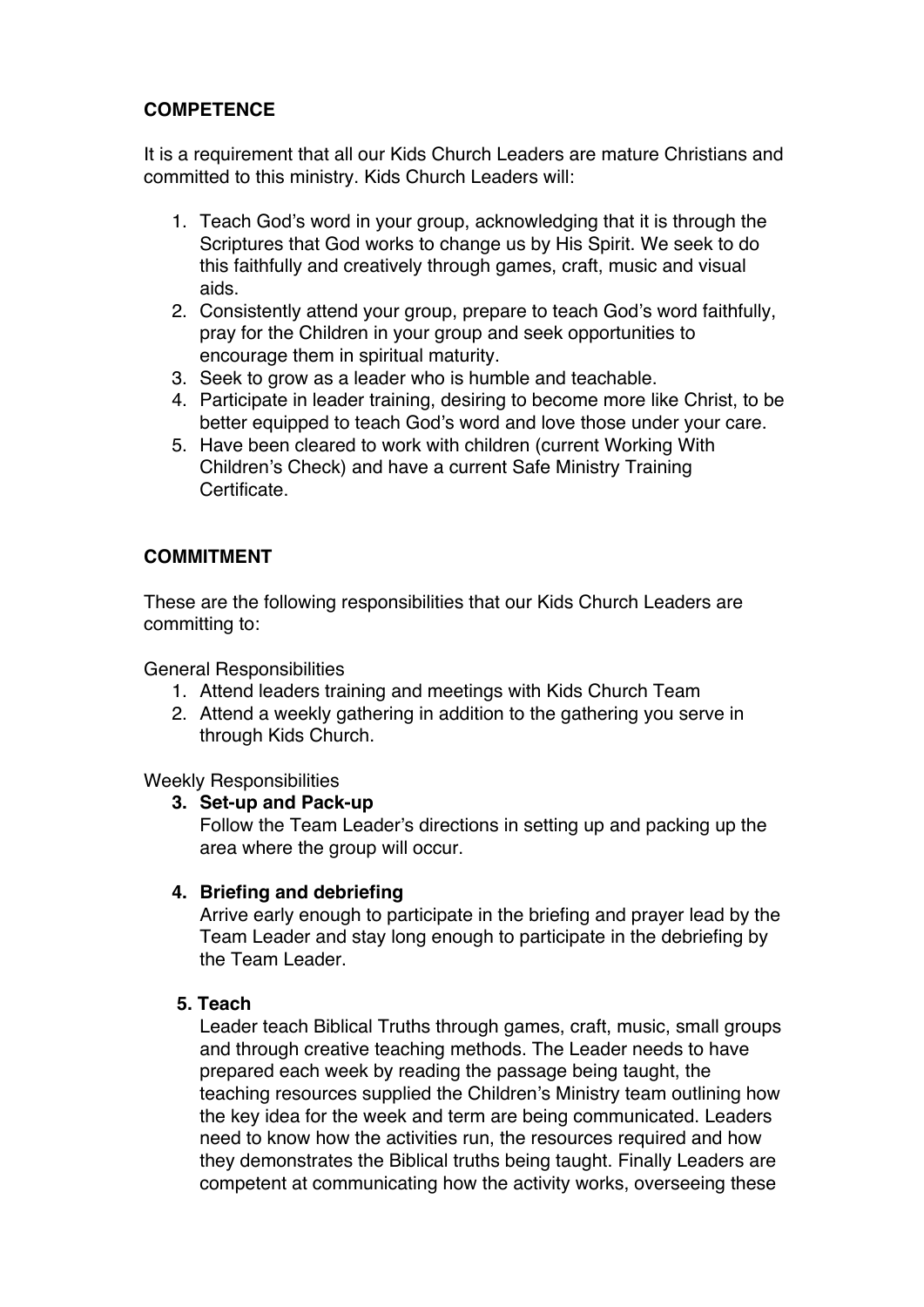activities and explaining the Biblical truth to the children in their groups.

#### **6. Disciple Children**

Leaders are expected to support parents in the discipling of the children in their care. This includes understanding children's interests, their maturity in Christ and supporting the parent's in encouraging the children to read the Bible and to have active prayer lives.

#### **Agreement of Leadership Expectations**

- a. I will comply with all Safe ministry requirements including Safe ministry training and Working with Children's Check Clearance.
- b. I have been provided with the role description and expectations of Kids Church Leadership. I have also been provided with Safe ministry guidelines and Faithfulness in Service. I will read and will work within the procedures & requirements laid out in these documents.

I understand that I will be asked to step aside or step down from Leadership if I am unwilling uphold these expectations.

- c. I accept the leadership of the Pastoral Team of Church by the Bridge and St Augustine's and will submit to their authority under God.
- d. I understand that if an allegation is made against me about child abuse or neglect, the matter will be referred to the police or other relevant authority for investigation.
- e. I also understand that I will be asked to cease volunteering with children and youth at Church by the Bridge and St Augustine's while the matter is investigated.

Signed: \_\_\_\_\_\_\_\_\_\_\_\_\_\_\_\_\_\_\_\_\_\_\_\_\_ Date:\_\_\_\_\_\_\_\_\_\_\_\_\_\_\_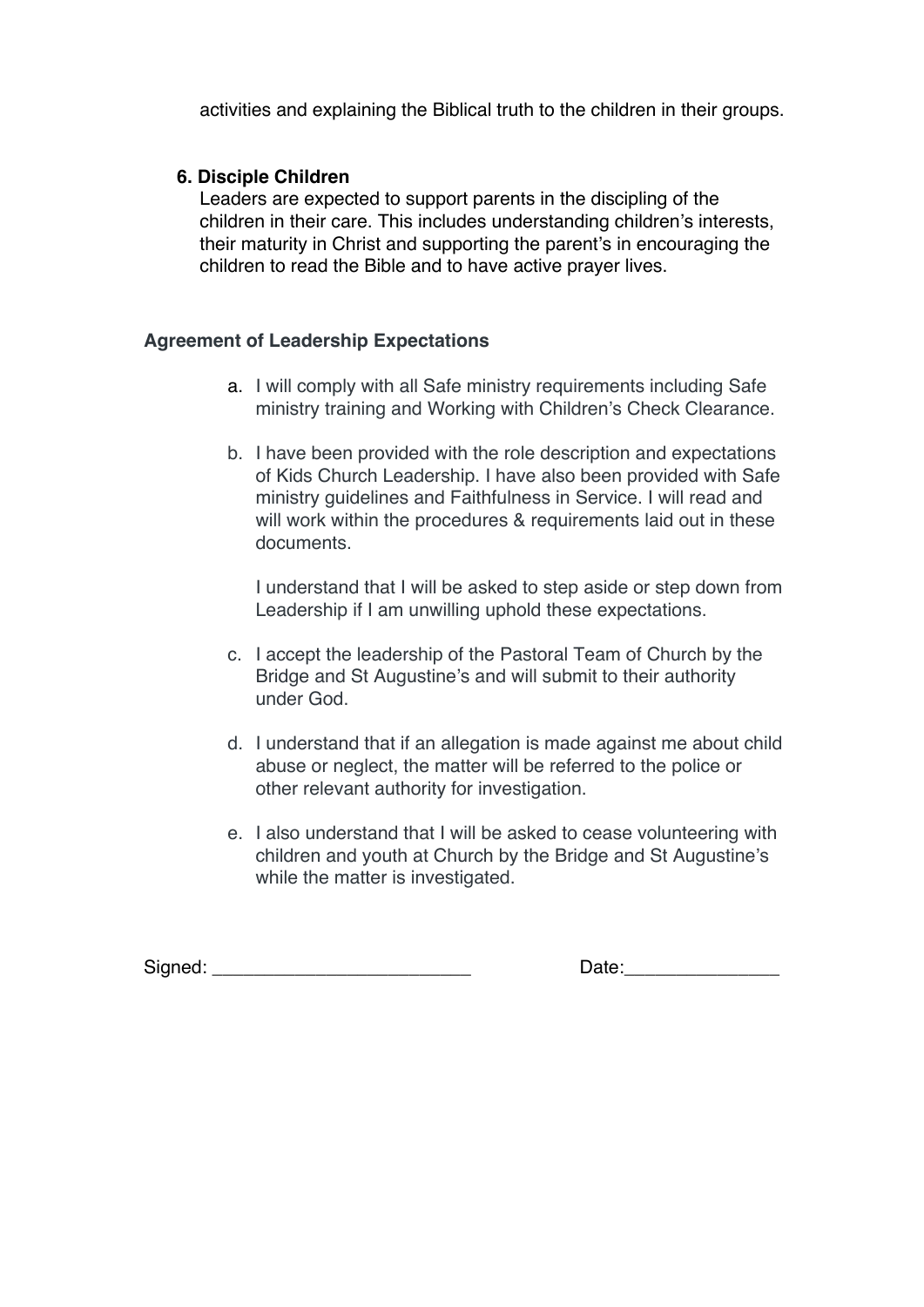



# **Kids Ministry Leader – New Volunteer Application Form**

| Name:                                                                 | <b>Date of Application:</b> |  |  |
|-----------------------------------------------------------------------|-----------------------------|--|--|
| Date of Birth:                                                        |                             |  |  |
| <b>Volunteer Ministry Position Applied For:</b>                       |                             |  |  |
| How long have you been at Church by the Bridge/St Augustine's?        |                             |  |  |
| Have you Completed Belonging Course: Y/N                              | When?                       |  |  |
| Congregation:                                                         | <b>Bible Study Group:</b>   |  |  |
| Describe how you become a Christian and what helped you to put your f |                             |  |  |

**Describe how you become a Christian and what helped you to put your faith in Christ?** 

**How do you ensure you are continuing to grow in your faith?**

**Have you served in other ministries here at Church before?**

**What Experience and Training you have had in working with Children and/or Youth?**